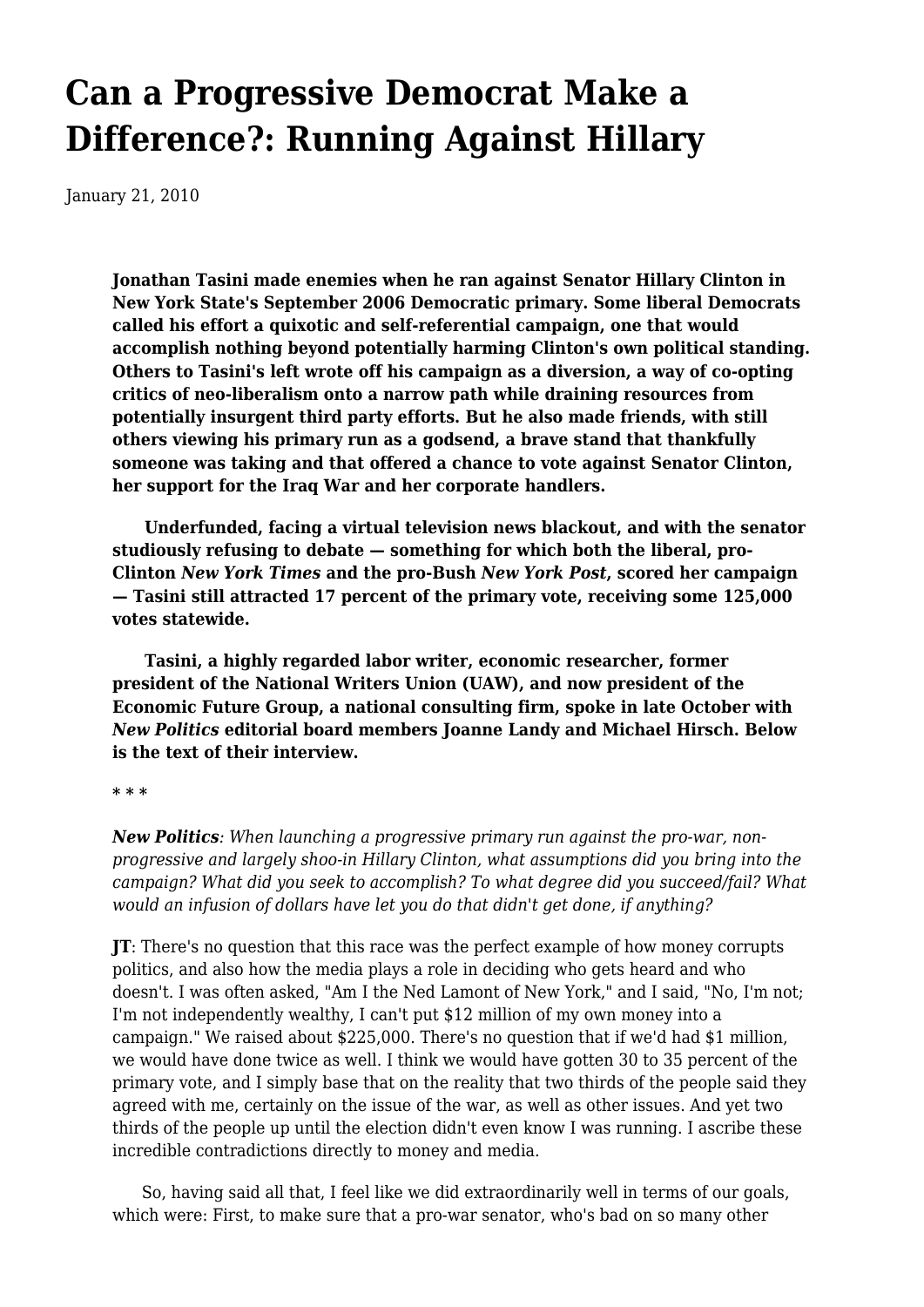issues, but certainly on the war, did not get a free pass. To see that there would be an alternative, and an opportunity for voters to vote for somebody opposed to the war. And when you get 125,000 votes — that gave people a place to go. And since then a lot of people come up to me to say "Thank God I voted for you; it really felt good to be able to cast a vote." So that was a small thing that I think was important. Second, I think it was important to make sure that the war was a part of the debate, not just in this race, but throughout the country.

 I wasn't the only anti-war candidate running. When people asked me if I was the Ned Lamont of NY, I would say no, I'm the Marcy Winograd. You may know Marcy, who's a friend of mine; she ran against Jane Harmon in southern California, who voted for the war. Marcy's someone I met through Progressive Democrats of America, a schoolteacher. Not like Ned Lamont, not independently wealthy — and she got 39 percent of her district's primary vote. And there are other people like that. Our goal, as part of this kind of loose network, was to make the war a central part of the campaign. I think that happened to the extent that when the media did cover it, they talked about the war as *the* defining issue. My campaign was about many more things besides the war; we had a very progressive economic plan, and so on, but clearly I could not have run this race without the war. Clinton is so bad on so many issues, but the war was supposed to be the motivating factor for people to vote against her.

 I got into this assuming that we would have enormous support, motivation and energy from the anti-war movement and I was surprised at how weak the anti-war movement was, what a failure they were. They were much more interested in doing what I consider to be "nice" things like demonstrations, but not interested in, or having the skills, the inclination, or the ability to get down into the political world, and do what was really needed, which was to confront somebody at the ballot box.

#### *NP: Do you think that was because their activists were not accustomed to engaging in political action, or because they just didn't want to confront Hillary Clinton?*

**JT**: I would say yes and yes. And I'll add another thing. Some of them said, "Well, our peace group is a 501(c)3 tax exempt organization and the rules of the IRS say that we can't endorse candidates." I understand that. But Peace Action provides a good example of what *can* be done. They prepared a voter guide, which simply compared our positions, not just on the Iraq war, but on broader issues of defense and peace, as well as other issues. And they didn't endorse me; they were simply informational. And that's fine. They handed that guide out in many, many places, and I think that was very helpful. If they had handed out 100,000 of them, that would have been great. But there are opportunities for the peace movement. I'm going to be frank: what I discovered is how much of a paper tiger the progressive movement is, specifically the peace movement that it's got a lot of good rhetoric, but it's so thin, in terms of its depth within the community. Yes, they can turn out people to demonstrations, but how many of those people end up being part of the movement and staying to build an alternative? I think that's a very hard question.

 I think yes, some of them did not want to confront somebody whom they fear. I found that throughout the progressive movement, and ultimately, and I'm making a generalization — there's a section of them — left, liberals, progressives, however you want to define them, that want a seat at the table, and want to have their phone calls returned, and want to be seen as players.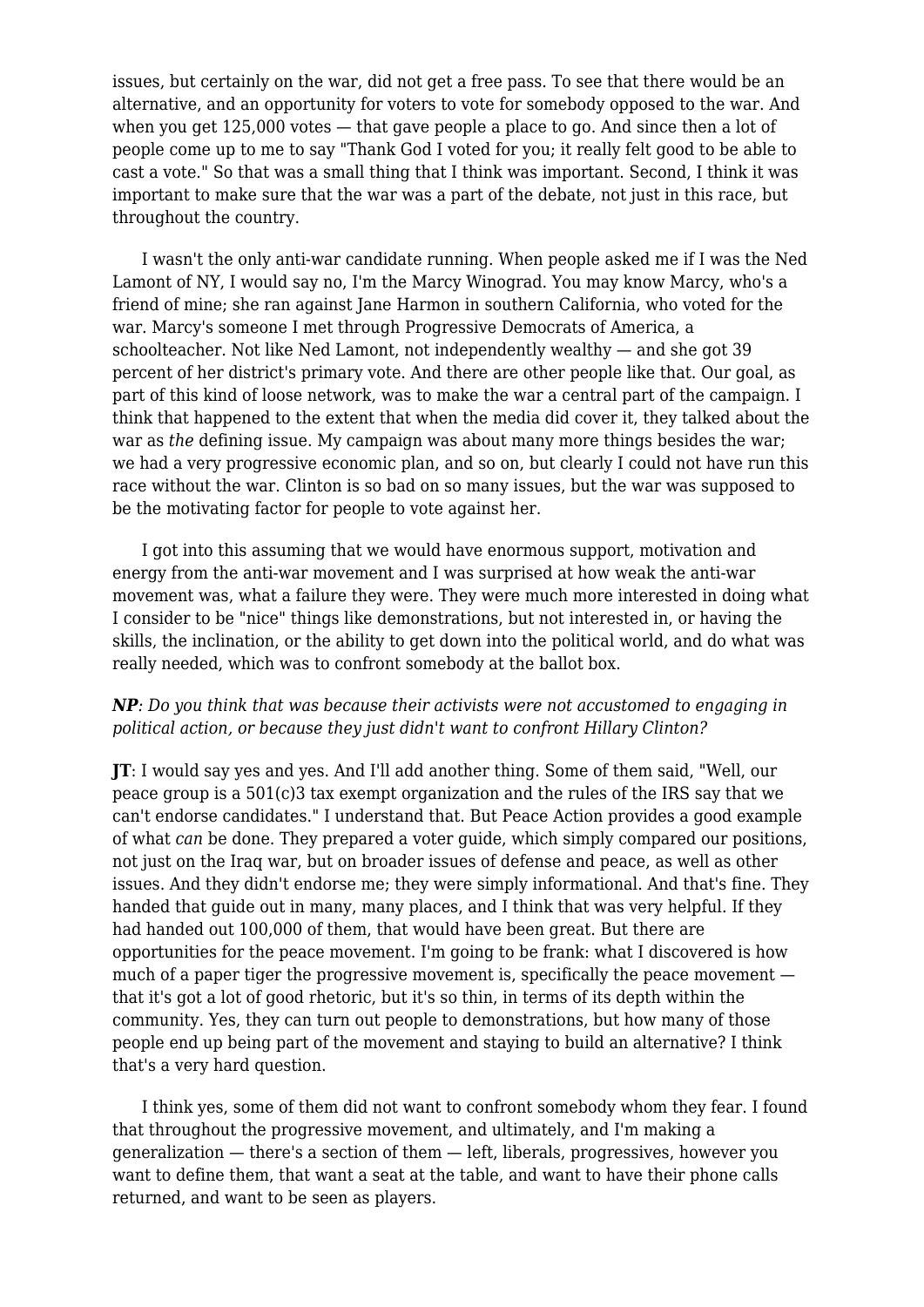*NP: So if you weren't going to win, they didn't want to be involved with you.*

**JT**: Right. For some people it was that calculation. For a segment of the progressive movement, that's the case, though not for all of it.

 But our third goal was to strengthen the progressive movement, and I think we did accomplish that, because it's continuing. Wherever I went, I talked about how this campaign does not end on primary day, September 12. It continues. And we're now working with a variety of people throughout the state; we have hundreds of people who volunteered for the campaign, we're trying to develop a lasting progressive political network throughout the state. Just as a small example, I have a whole bunch of volunteers whom I've been taking up [to Westchester County] the last few weekends to canvas for John Hall, in New York's 19th Congressional District [Note: Musician and activist John Hall won the district with 51 percent of the vote.]

*NP: You scored 17 percent of the primary vote. That was far more than your detractors imagined, though less than your closest supporters had hoped. Yet the anti-war sentiment among Democrats is far higher than 17 percent. At bottom, why did so many anti-war Democrats either sit on their hands or vote for war-enabling Hillary?*

**JT**: A lot of people who were against the war didn't vote in the primary — it was a very light turnout, 15 percent or something. [Note: The exact percentage of registered state Democrats casting a ballot for Senator was 13.9 percent.] I think we did as well as we could have, given the lack of money and media attention. So again, what I heard from many volunteers was stunning: at the polls, on election day, they'd hand out a palm card, someone would walk 10 steps, read it, and turn back, and say "I'm voting for your guy." Or, "I didn't even know he was running." It was a dual response that reinforced what we knew, which was that we just did not have the megaphone, and we didn't have the money. And the media always sort of dealt with this as a kind of horse race, and didn't want to deal with issues.

# *NP: What about the Working Families Party?\**

**JT**: Their role was negative. I mean, they put Hillary Clinton on their ballot, which I think is a travesty. At some point you have to draw the line. She's terrible on so many issues — I mean, she's for the death penalty, she believes that NAFTA was a good thing; Rupert Murdoch is one of her supporters, you just go down the list. But the *war* — which now we know killed 600,000 Iraqis, and thousands of Americans, and the economic costs–how could a party that's supposed to be progressive, or I don't know how they define it, put somebody up who did so much damage to everything that they stand for? I didn't take this personally — people know that if I had been in the hall of the Working Families Party convention and we were debating this, I would have been one of the first people to stand up and say, we cannot endorse her, it's outrageous.

#### *NP: You spoke at the Working Families convention, didn't you?*

**JT**: I spoke at a state committee meeting. They did not have anybody speak at the statewide convention. Partly because I think they did not want to give me a platform at the moment they were debating. There was a lot of manipulation that went on with this. Unfortunately, it was not just a straight-up thing. But just on the position of the Working Families Party. I think that it's a shame to endorse center-right candidates — I mean, where do you draw the line? Do you want to be about economic prosperity and that's all?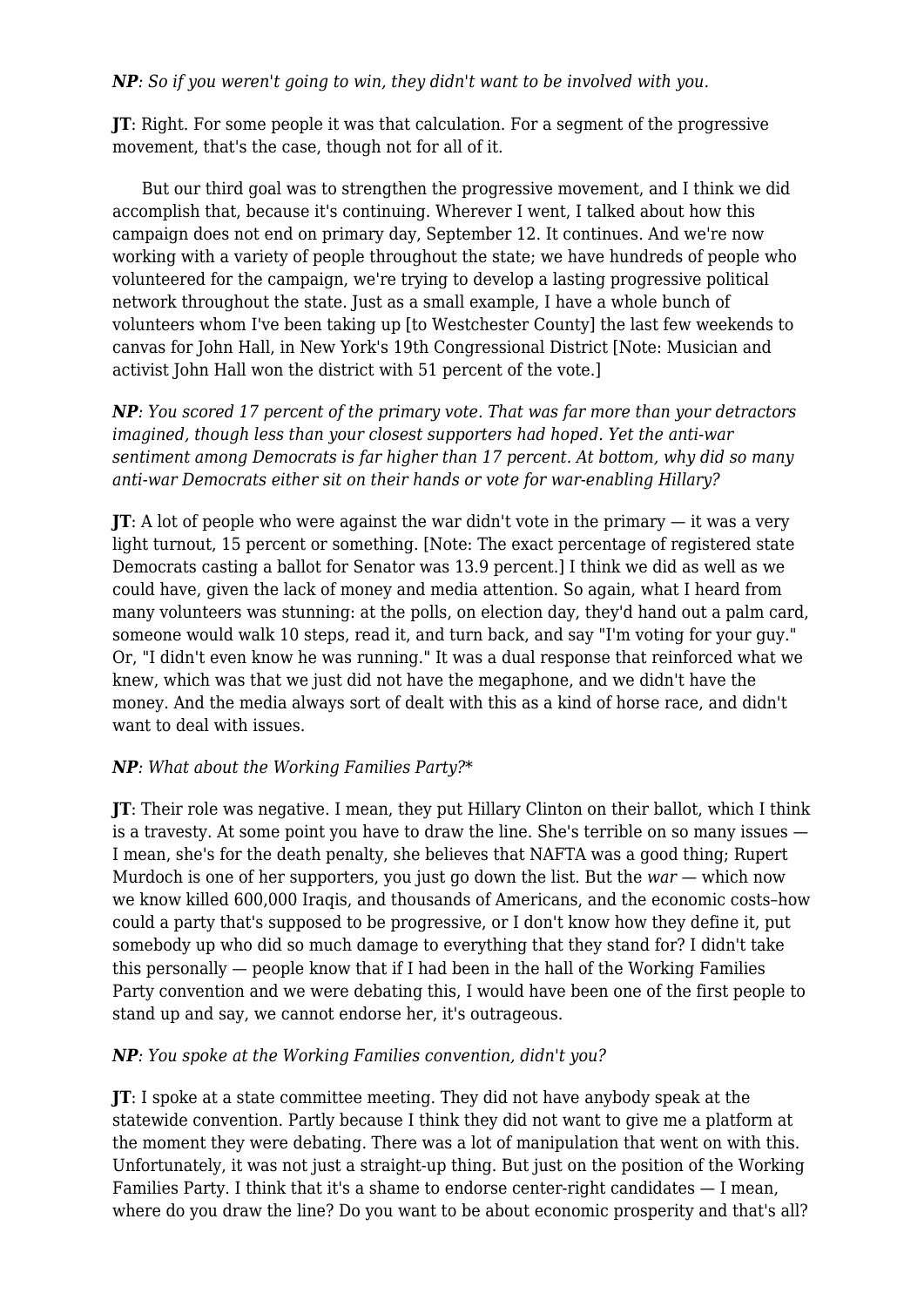I was working with the Working Families Party, I was on the state committee, and I left to enroll in the Democrats — to run in the primary. I think that Mike Hirsch raised some ruckus about that (endorsement policy) really well. I thought  $-$  okay, so  $-$  all this has happened, and then they went and said "As an anti-war vote, vote for Hillary Clinton."

#### *NP: It's right out of Orwell, isn't it?*

**JT**: I read that and I thought: "this is unbelievable!" And then Mike [Hirsch] and I and other people made an issue of it. Not to try to reverse what they had done, that was a done deal, but my God, don't try to–that's disgusting. You know, it *is* almost straight out of Orwell, to say that you should vote for a pro-war person in order to say you're antiwar! War is peace — it's unbelievable!

## *NP: It's our impression that Working Families tried to walk away from that.*

**JT**: Well, they did walk away, and I think thanks to you (Mike) and a number of people, all the WFP emails now don't mention her name at all. They say, vote for Elliot Spitzer (who has his own problems), but Clinton's name does not appear. Somebody else told me they prepared two different leaflets, that there was a leaflet prepared for union people that had her name on it but for the community people, it's not on there. So, I think that we were effective, though we could have achieved more. But it was an important achievement to prevent Working Families from giving routine support to Hillary Clinton.

*NP: So what dirty tricks, if any, did you encounter? What institutional blocks? The two best known were that refusal to let all candidates address the NY State Democratic Party convention, along with the reported pressure on delegates not to defend you. Then there was the local Time Warner (cable, all news) station the demurral by NY1, from hosting a Tasini/Clinton debate because (political director) Robert Hardt and Time Warner deemed you under-funded since you hadn't raised \$500,000 and were hence nonviable.*

**JT**: Well let's start with those two. I arrived at the state convention wanting a simple thing — just to have a debate about the war. It seemed incomprehensible that the NY Democratic Party, in one of the most Democratic states in the country — would not debate the war. And yet, they didn't want to. In fact I learned — maybe I'm naïve — that the state Democratic convention is not actually about having a debate, it's about having parties and schmoozing. Don't get me wrong, I'm always the first in line for a party. But, there's got to be some content to it, and we're at war. So I arrived at the convention with 2,500 signatures on a petition asking that the party pass a resolution that essentially mirrored the legislation that Rep. Jim McGovern is promoting — to cut off all funding for the war  $-$  HR4232.

 So, anyway, I have to be fair: the rules of the convention state that you have to have 25 percent of the delegates supporting your candidacy in order to be nominated and address the convention. So it wasn't just me that didn't get a role — Mark Green and Charlie King [both attorney general aspirants] didn't get to speak; the only three people who spoke were Spitzer, Clinton, and Andrew Cuomo. But there was another issue: was I going to put my name in nomination? Had I been nominated, they would have had to have a roll-call vote, which would have taken three hours. And I wasn't interested  $-1$ knew I wasn't going to get 25 percent, but what I wanted to do was to have a debate about the war. So there was some negotiation that went back and forth, whereby I would not place my name in nomination and in return there would be a debate about the war. They ended up reneging on that, too, and there was no debate. They don't believe in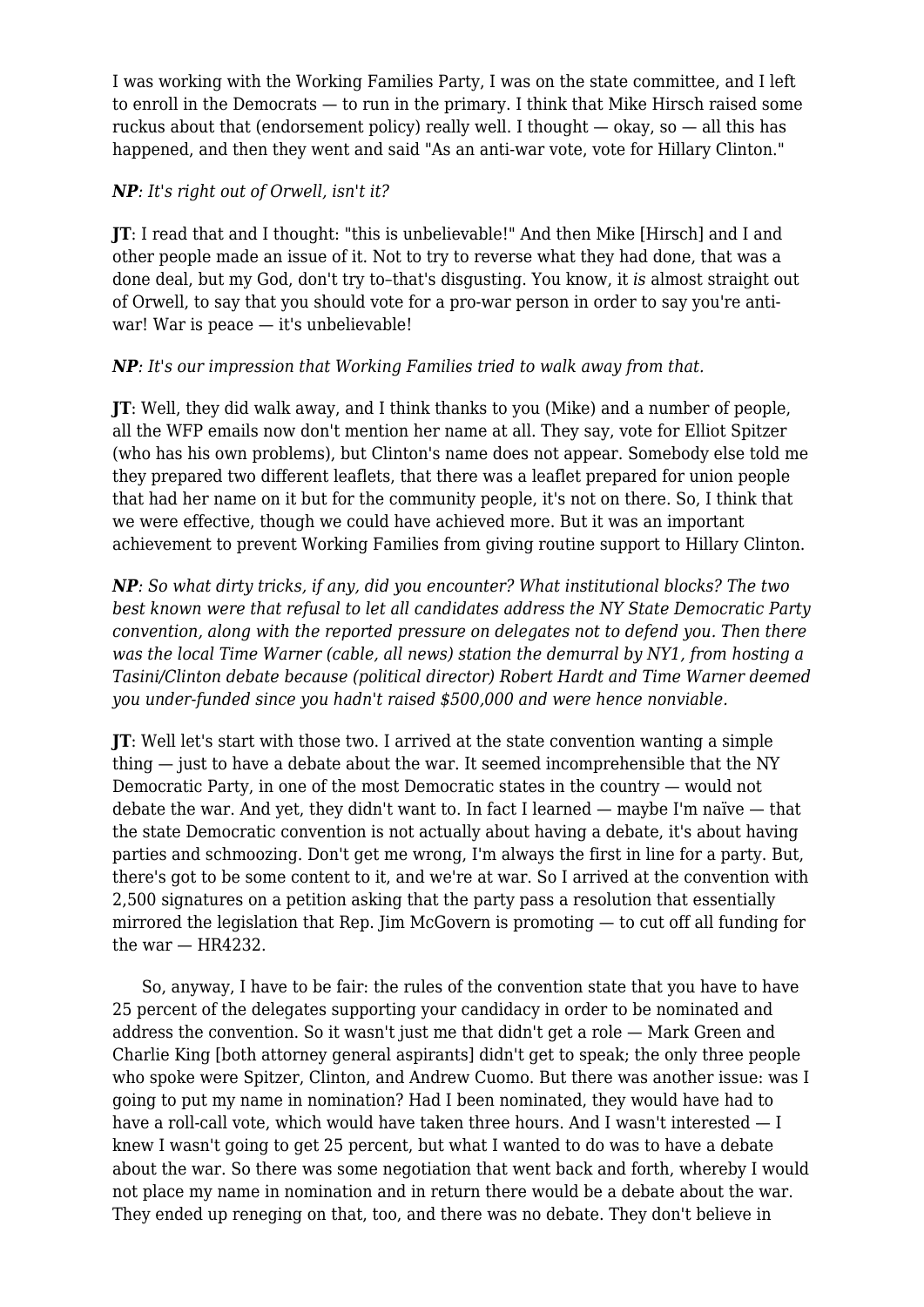actual debate you know, pro and con, and back and forth. What they did was introduce the resolution, and then Congressman Jerry Nadler spoke about it. There was no vote until way at the end, when everyone was rushing out the door.

 So we made some progress. The resolution they brought forward was much weaker than the one I brought, but at least it did in some respects contradict Clinton's position, which could be seen as a victory, and the fact that they were forced to talk, to mention the war, I thought was an accomplishment.

## *NP: It's sad that the fact that if they just talk about the war it's an accomplishment.*

#### **JT**: It is. It's very, very sad.

 Even if it had come to a vote, I'm sure they could have controlled the delegates. There's no doubt that they control all those state committee people — I saw that. There's so much a desire to be part of the crowd and to not step out. You see that in organizations in other places — some people don't want to step over the line because then, you know, they won't get the favors, they'll get opposed the next time they run for state committee person…so there's a general tendency, let's follow the machine. So, I'm sure they could have defeated any anti-war resolution — but why not have a debate? What were they afraid of? I know the answer: because the debate would have made clear there were many Democrats who opposed the war in Iraq, and would have made clear how bad Hillary Clinton was on the war.

## *NP: She obviously didn't* want *to debate.*

**JT**: They wanted no debate at all. Sort of leads to the NY1 issue and that's a kind of sad thing, the price of admission to debate is half a million dollars now. And since I had not raised half a million dollars, NY1 (Time-Warner cable news channel) said I was not eligible to debate.

## *NP: That's such a naked statement by the media that "money talks." That's another accomplishment of yours, that they were forced to be open about using such criteria.*

**JT**: It's shocking. It's interesting that the things I confronted in the political process are all the things Americans are disgusted with: the media controlling the message, the obscene way that money dictates who gets heard and who doesn't. The way the machine just roars ahead and there's no interest in debating issues. I mean, I think Hillary Clinton's a coward, not being willing to debate me. I think it is going to come back and haunt her — she's going to have to confront the Democratic base out there. She can't hide if she runs for president. She's going to have a primary. She can't do the same thing she did with me. She's going to have to stand side by side with all these other people and have it out. And I think at that point people will be clear about how unprincipled she is  $$ and the fact that she stands for nothing.

*NP: You have said you respect Howie Hawkins, the Green Party candidate for Senate from New York, but that as a Democrat you cannot back him. Why not? And how do you respond to the charge made in* Counterpunch *by Joshua Frank, and bruited about in some left circles — that your campaign in effect "distracted the antiwar movement"?*

**JT**: I don't know much about Frank. The position I took was, from the very beginning that if Hillary Clinton did not change her position on the war, I would not endorse her.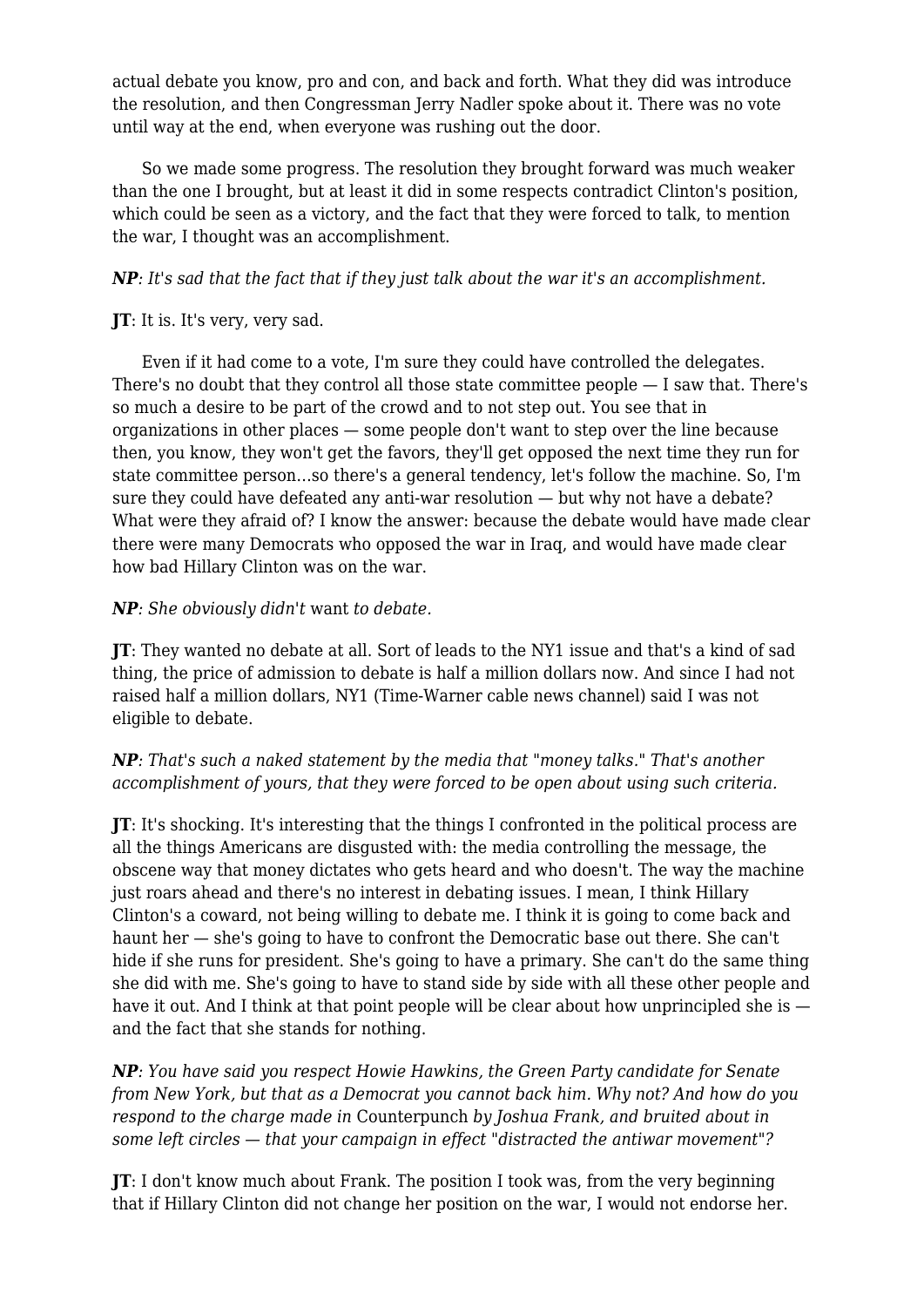And I stuck to that. I did not endorse her. And I think the Clinton campaign was quick to harshly say, "Who cares?" Because they didn't want that to get out. There are some people who are urging me to do a write-in campaign — get people to write my name in as a protest. I'm not sure whether that's worth the time and effort, although certainly people can do that. So, I'm a Democrat working within Democrats. I'm not inclined to endorse Hawkins.

*NP: Why not urge a protest vote?*

**JT**: Well they could do it  $-$  I actually  $-$  what I said is that people should vote their conscience.

*NP: Why don't you cast a protest vote for Howie Hawkins, and ask others to do the same. Hawkins has pretty much the same positions you do on the issues.*

**JT**: I don't actually know what he's calling for on the war, whether it's exactly what I do, but it's close.

*NP: Why not give a protest vote to the Greens? It's the only kind of protest vote one can make. When* Crain's NY Business *comes out for Hillary Clinton, when the* Daily News *comes out for Hillary Clinton, when Murdoch comes out for Hillary Clinton, we need a big protest.*

**JT**: That's why people were talking about this write-in campaign — I'm trying to get people to write my name in as a protest vote too. I think the cumulative vote of that, plus what Hawkins might get, would be also effective. But — I just don't know, at the end of the day, whatever number we're going to roll up, how much of the vote, once you're out of the Democratic primary, what does that really mean? What is the number? If I thought that we could roll up even 35 percent, I'd do it. But frankly my guess is that he'll be getting 5 percent. [The Nov. 8 preliminary count, as announced by the NYS Greens, showed Hawkins garnering 51,538 votes, or 1.22 percent of all votes cast for Senator.]

*NP: If somebody were to run as a progressive in the Democratic Primary and only get 5 percent of the vote, would you discount that? I'm trying to see the logic here–if you're saying, well, it makes you look weaker than you are. So don't do it.*

**JT**: I think 5 percent in this kind of race in a Primary, would look pretty weak. I would not have run if I thought we could only do 5 percent, because I do think that makes it look weaker.

*NP: But would you have voted for somebody in the Democratic Primary if you thought they could only get 5 percent?*

**JT**: Sure, I would vote for them, in the primary, sure.

*NP: When you say, "I'm a Democrat," does that mean that you won't ever support somebody running against a Democrat, or that you wouldn't do it right now?*

**JT**: I haven't given much thought to down the road. Because I was in the Working Families Party I believe in third-party efforts and I think that's a good thing, but if you're trying to change and take over the Democratic Party, I think that it's better to try to do that internally.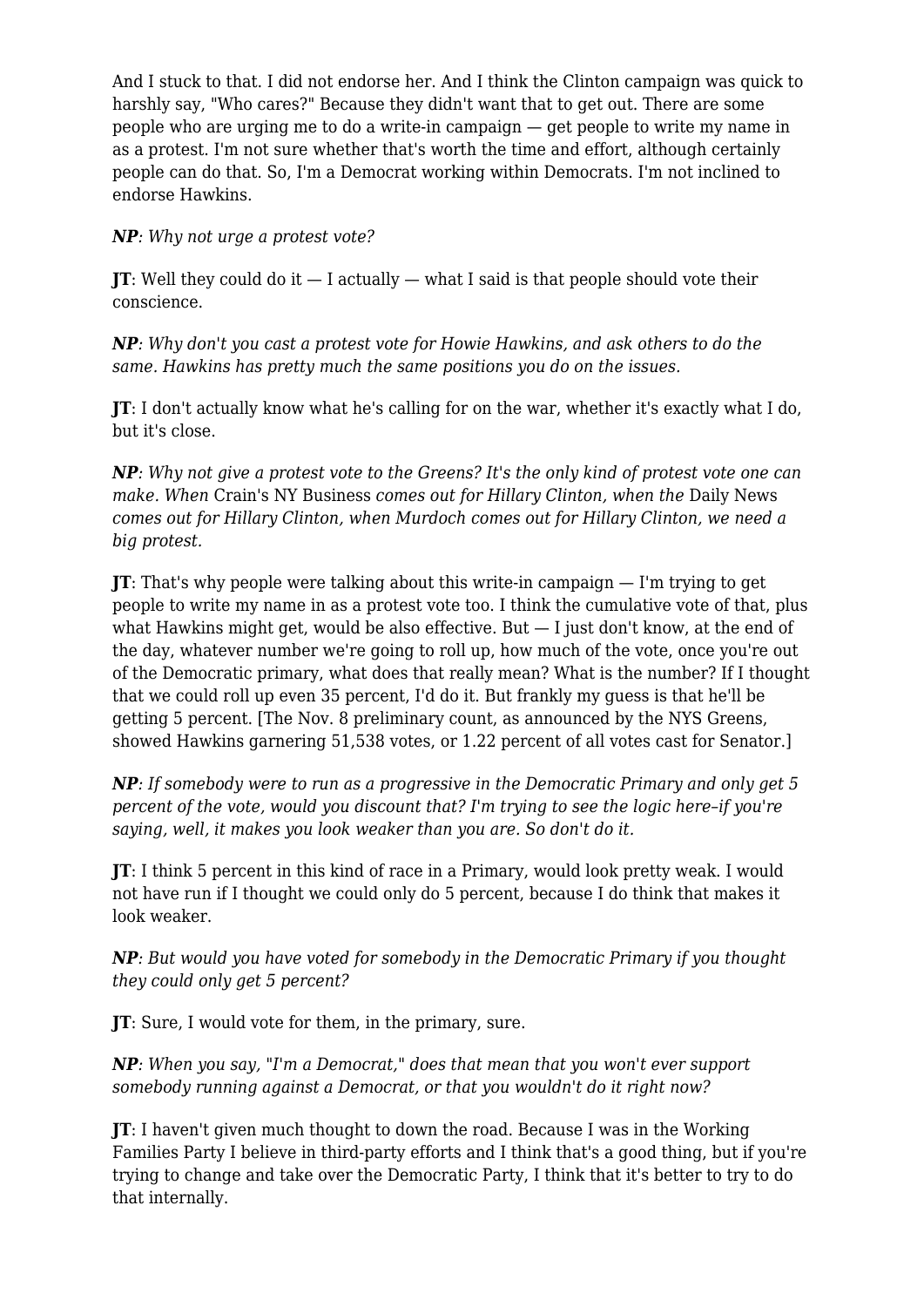*NP: But when you're defeated inside the Party, do you think you still shouldn't go outside?*

**JT**: Yeah — to try to keep fighting the battle internally, I think that that's still worth doing. And I can actually hold two contradictory ideas in my mind at the same time.

*NP: You have to if you're a Democrat.*

**JT**: Yeah, well, that's right.

*NP: What do you see as the possibility of transforming the Democratic Party into one that is both progressive* and *(small "d") democratic. What possibilities do you hold out for third party efforts, on any electoral level?*

**JT**: I think in local races, like for mayor, city council, all those kinds of things, it's more likely that third party efforts can work — because it's a resource issue, it's money, it's capacity. When Tony Mazzocchi started the Labor Party, I was at the founding convention in Cleveland, because I believed that we needed it. It was great. But the fact is, the Democratic Party, and the Republican Party, (1) have a brand name in people's minds; (2) have an enormous number of resources; and that is important in terms of how do you functionally get out to people. Now having said all that, I actually think we're at this crisis point  $-1$  quess that we thought this every 10 years, we kept saying this  $-$  oh, we're at a crossroads. Every 10 years, going back to the 1970s — where people are just gonna kick the door down now, it has to happen! I do think that the corruption is so endemic in terms of the lies, and people are so pissed off, and we have basically ten years to solve the global warming question or it's over. It may be over anyway. But from what I've read, we have about ten years to actually stabilize it. The question of what's happening with rich and poor, and jobs and globalization, I think all this is starting to come to a head. Now whether that translates itself into a third party, or whether that translates itself into a Democratic Party faction — where we can really shake it up, I don't know.

*NP: Part of the resources the Democrats have are corporate resources, which undermine what progressives are trying to accomplish.*

**JT**: Right. One thing I was always in favor of is public election financing. I think public financing of elections is crucial; taking that money out of the system is the best chance we have for getting a different kind of party. And not just a different kind of party. Then it becomes possible, you know, for third party people to run. One of the good things about New York City, even if it's not perfect, is its election financing system. When you run for local office here there's the matching program, it encourages relatively small donations, up to \$250, they match 4 to 1. So actually you can get people who are just like us, who can actually, if you get 1,000 people to give \$250 each, that's a hurdle, but it's not *in*surmountable.

## *NP: What do you say to the charge that trying to be "effective" in the framework of the Democratic Party has historically had a conservatizing effect on people?*

**JT**: It's a good question. We'll have to see. If you're just speaking about me personally, I had a parallel fight in the labor movement where I don't think it conservatized me maybe a little bit — saying the things I believe about the labor movement and got a lot of shit for it. But when John Sweeney was first elected president of the AFL-CIO, I ran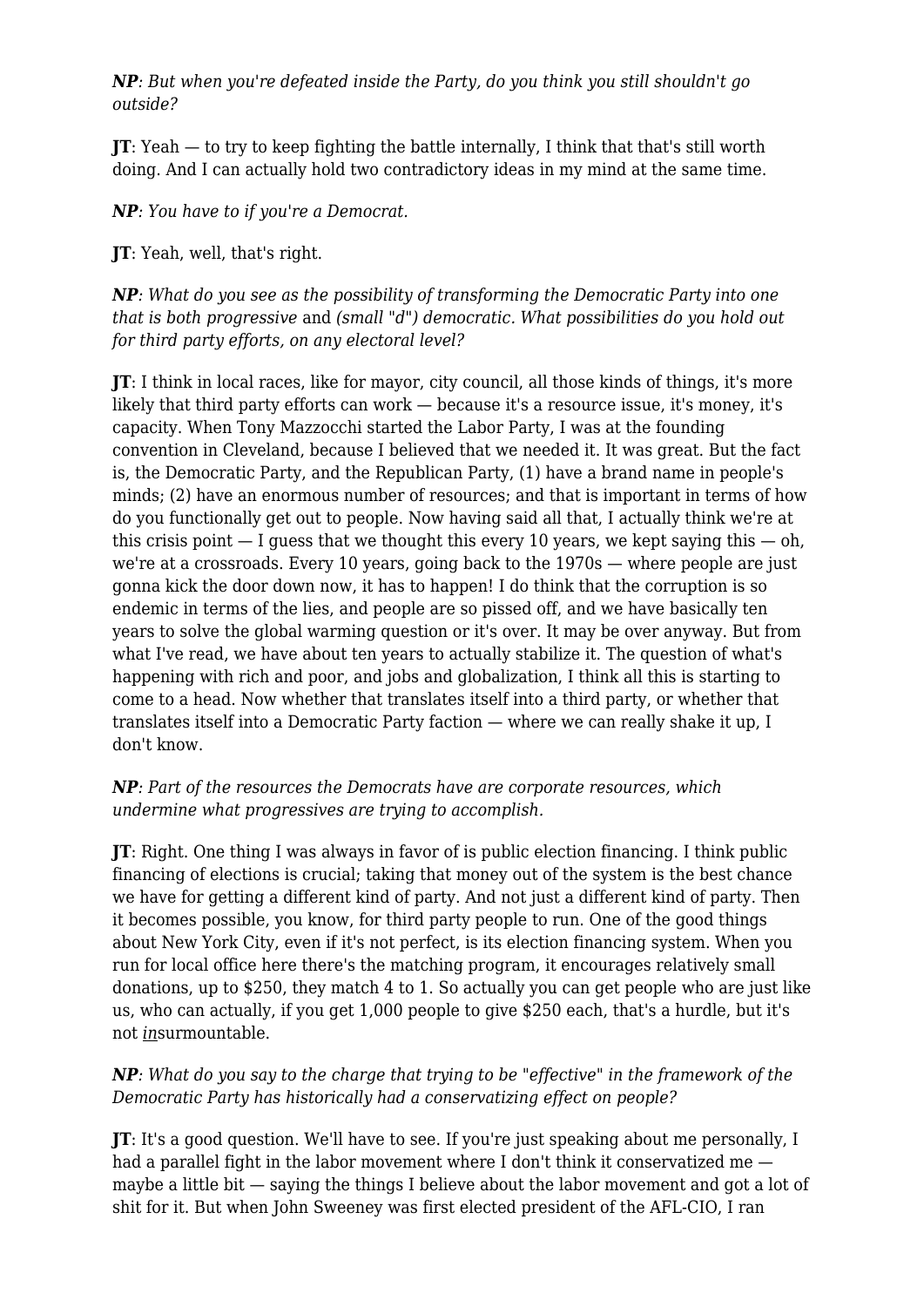against *that* old regime, and this is one example. I've been doing this for years.

*NP: The labor movement, even with its layers of bureaucracy, is not exactly the same thing as the corporate-dominated Democratic Party.*

**JT**: No, but in both labor and the Democrats you have to face the machinery. Going to the state AFL-CIO is very similar to the state Democratic Party meeting. There's not a lot of conflict or debate about issues because there's a tendency for leaders to want to have more control. But you're right, it's not a one-to-one comparison, you bring up a point that is legitimate.

*NP: The question is whether it is intrinsic that rebels will be conservatized by a party dominated by corporate and professional political interests. Or are these obstacles that can be transcended? Who advances most, the progressives or the corporations and their friends?*

**JT**: To me, there's not a simple answer to that. I don't know which is going to come first — the fact that there is this brand, the Democratic Party, that still means a lot to a lot of people out there, who could be *our* people, I think that a lot of people are desperate for change and feel horrified on all levels that we probably all agree about, I think there's a way of reaching them. At the same time, I think we should — they're not mutually exclusive — we should encourage people to try these other independent avenues. I've always said third party efforts are important.

*NP: What and where was your labor support? What would it have taken to move labor from backing the politically connected incumbent to supporting a progressive insurgent who was not connected to the party apparatus? What lessons are there for other insurgent, issue-oriented primary candidates?*

**JT**: I didn't have any labor support. There were a lot of people who hit me with their elbow and said, "You know, thank God you're doing this," but no labor endorsements. Not a single union. I mean, look at Hillary Clinton's position on our issues. And a lot of people both inside and outside the unions didn't, don't know where she stands. There were great efforts to obfuscate her actual positions. So when I went into progressive groups — homes, you know, for fundraisers — and when I said she has been on the board of Wal-Mart, people would gasp. People would turn to each other — I mean, you could see people's minds start to move — I had people come up to me, Hillary Clinton supporters, and because of what they heard from me, they'll never vote for her again. It's unbelievable. If I could have done that with 500,000 people I would have won the election.

 But to go back to your point, I think nobody wanted, no institution wanted to risk their access and their relationship to support me. In a certain way, I don't blame them. I mean, it's easy for us, a lot of people who are free-floating, to criticize, yeah, to be purists about it. And I'm as purist sometimes as they come. But when you actually have to, say, get something for your members — save a plant from closing, I can see where that calculation goes in. Some of that calculation I don't think is legitimate — some of it. I think it comes back ultimately and it hurts working people. The whole thing comes back to this, time and again, to the public financing of elections. If you took the money out of the system, I think it would be a different calculus, because that would make a difference in terms of turf. I say it would make a difference.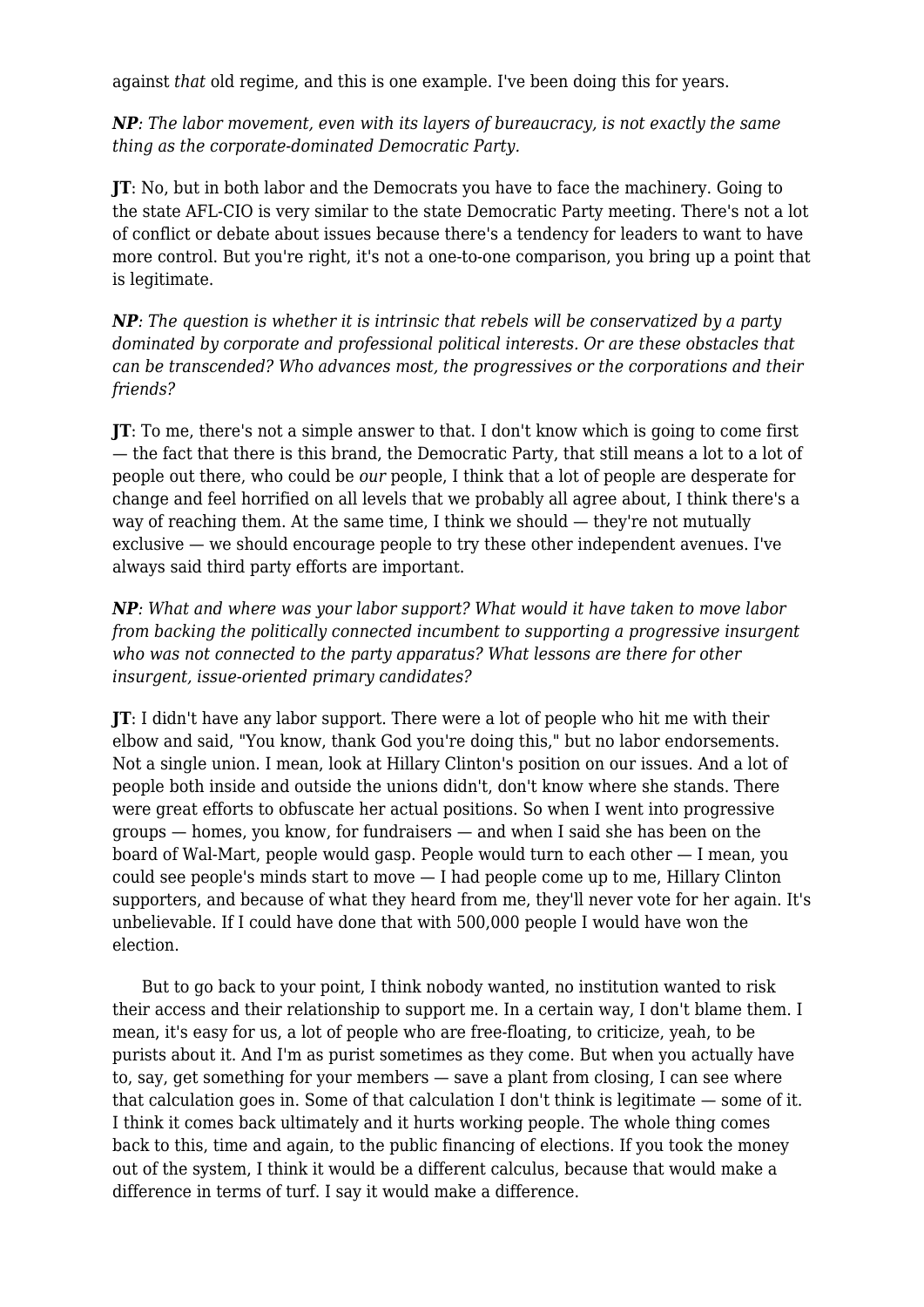*NP: What would public financing do to the two parties–would it make them a better operation, or worse operation?*

**JT**: Well, I think it would make them better because the elections then would not be about fundraising, they would be about issues.

*NP: Wouldn't the kind of public financing that most people talk about mean that labor and progressive organizations also couldn't contribute to political parties?*

**JT**: Yes, but we can never compete with corporate money, ever. Because you're always outspent. The number's always 10 to 1 or 20 to 1.

*NP: It's true, you can't raise as much money as the corporations do, but on the other hand, to build a really progressive party you would need financial support from labor and progressive groups.*

**JT**: But the funding wouldn't go to the party, it would go to building vibrant political operations. What I'm advocating wouldn't mean unions were barred from get-out-thevote operations. That's different.

*NP: But making candidates accountable to a labor and progressive base — that wouldn't happen if those groups couldn't provide party funding.*

**JT**: If I'm running out there and I know that I have to get X number of votes and I know that you're at all these places and the labor movement can turn out x-percentage, you want to be accountable to the labor movement. I've never had any problem with the labor movement doing what it *should* be doing, which is getting its members out to vote for the right people.

*NP: In Europe, where you have historically labor-based parties, it's our impression that their money is as important as their turn-out-the-vote efforts.*

**JT**: Well, I've always thought that where our side is effective is in mobilizing people. Corporations don't have the people — they have the money. We, in theory — this is all theoretical, if the labor movement was healthy as it should be  $-$  the body is the people, the voters. So you know, if you take the money out, but don't take the ability of turning out voters, which corporations can't do  $-$  it's not, they don't have a base  $-$  then we are in pretty good shape.

*NP: Because their strong suit is dollars, while ours is numbers.*

**JT**: Right.

*NP: The question is, if you take out the ability of progressives to finance their own politics, would that disable them from building up a rebel party?*

**JT**: I don't think so. My gut, my hunch would be no.

# **Footnotes**

\* The Working Families Party operates nominally as a third party in several states, but chiefly in